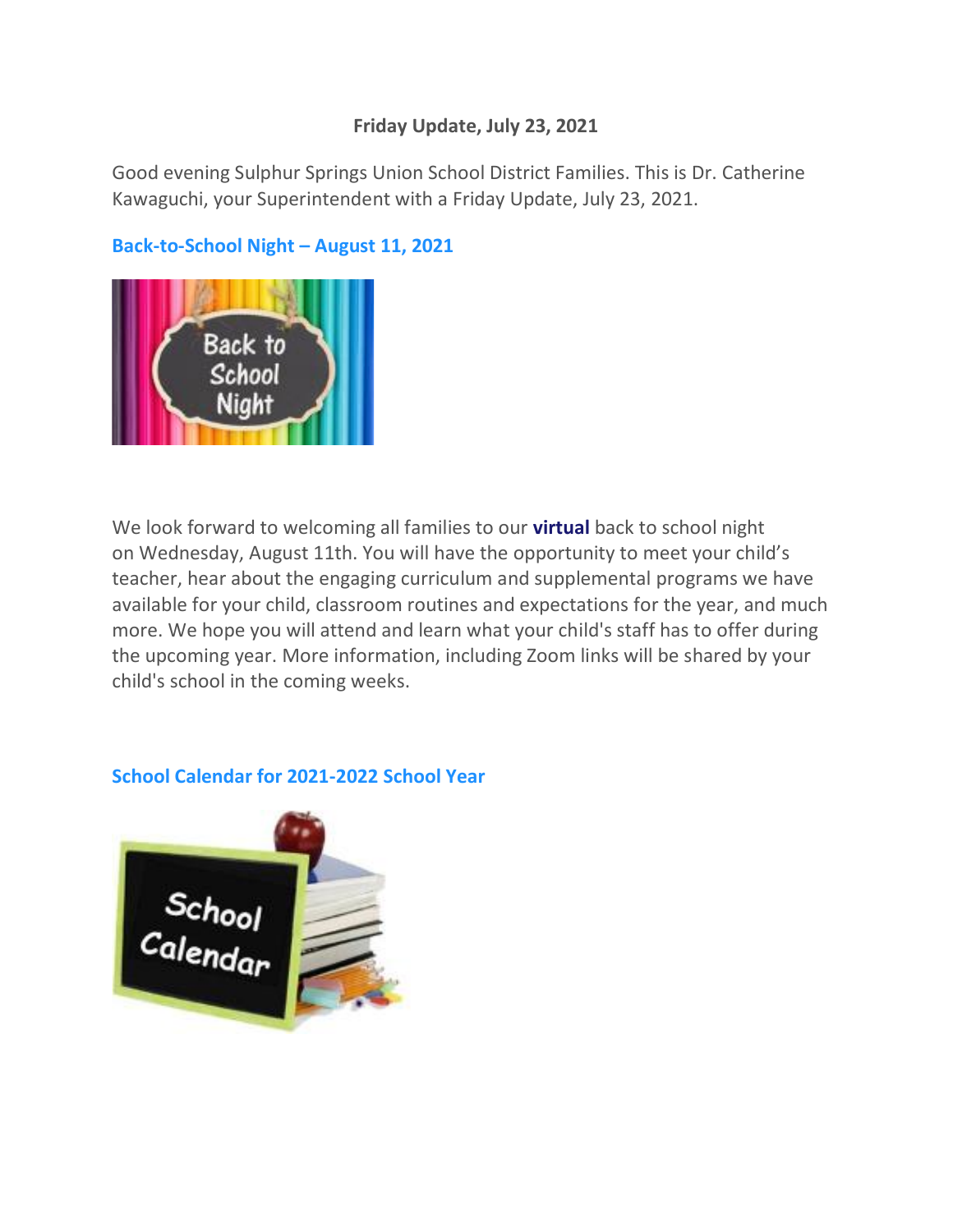We wanted to make families aware that the District has revised the school calendar for the upcoming 2021-2022 school year. The main change to note is the movement of the early release day (where students are released one hour early) from Tuesdays to Wednesdays to provide teachers professional development and time for planning. The updated school calendar is attached to this message or can be found on our District website at [www.sssd.k12.ca.us](http://www.sssd.k12.ca.us/)



#### **Parent Portal is Now Open!**

In order to prepare for returning to school this fall, we want to inform all parents that the Parent Portal is now open. In this Portal, families can login to update their contact information and complete necessary forms for the 2021-2022 school year. All families who complete their data confirmation forms will be able to see their **child's teacher for the 2021-2022 school year starting, August 9, 2021**.

Directions to access the Parent Portal are provided in English and Spanish and are attached to this email for your convenience. If you have any questions, please feel free to reach out to us at 661-252-5131.

**Health and Safety Protocols**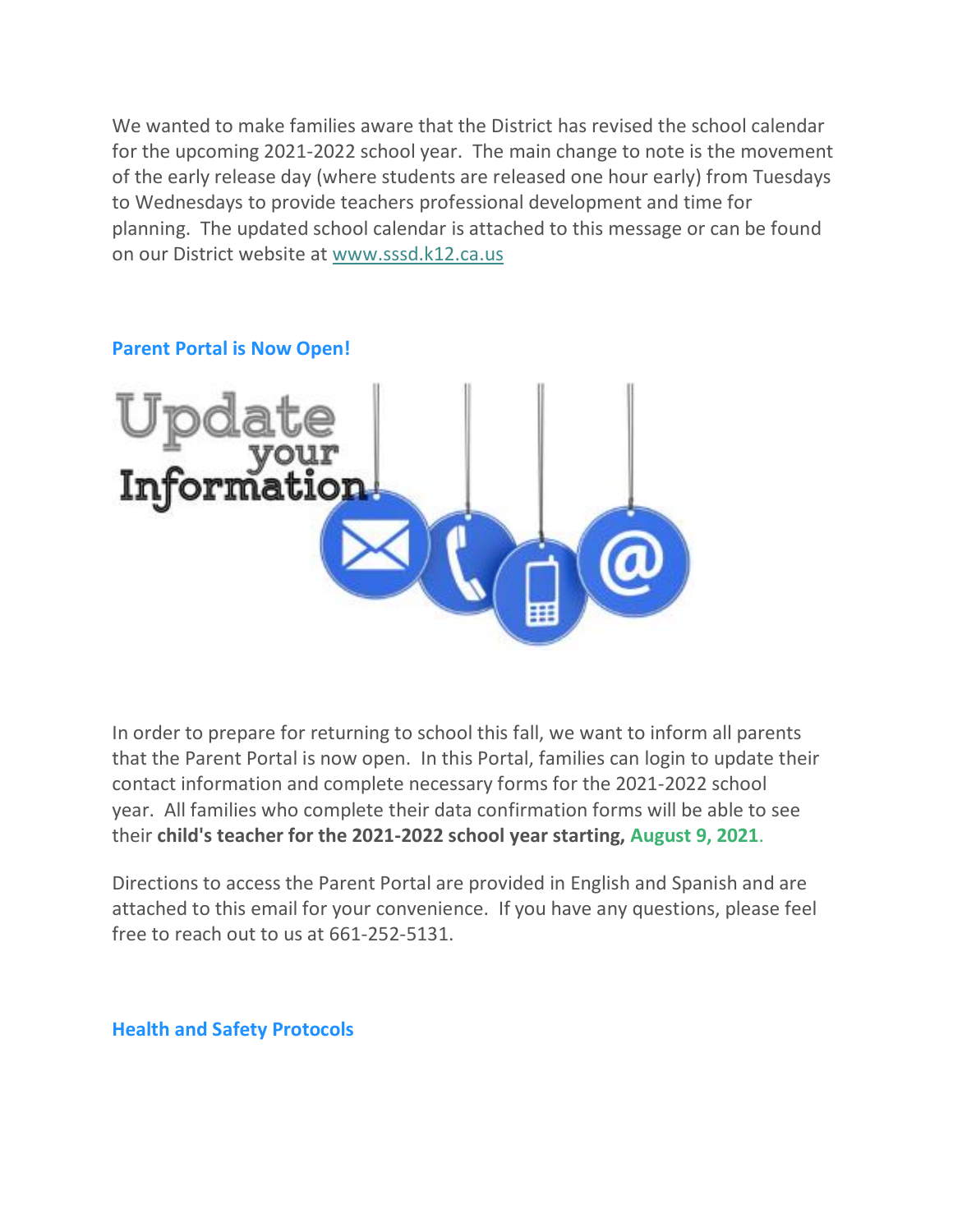

Thank you families and staff for all that they have done to continue to follow the health and safety protocols that have been put in place by the Los Angeles County Department of Public Health. For the 2021-22 school year, our District will continue to ensure that all schools are complying with all safety protocols as required by the local health department. At this time, students and staff are not required to wear face coverings when OUTDOORS. However, the local health department has required that all students and staff continue to wear face coverings INDOORS. As we begin to prepare for the new school year, I will continue to provide families any changes to the health and safety protocols when the local health department issues them to school districts.

### **Supporting the Whole Child- Mental Wellness**



Even though many students are out of school, we still want to assure that families are receiving the assistance they might need. Please remember that the District's Family Resource Center has access to food, toiletries, school supplies, and other community resources. Our Family Resource Center can be reached by calling (661) 250-5305. **The Family Resource Center will reopen August 9, 2021.**